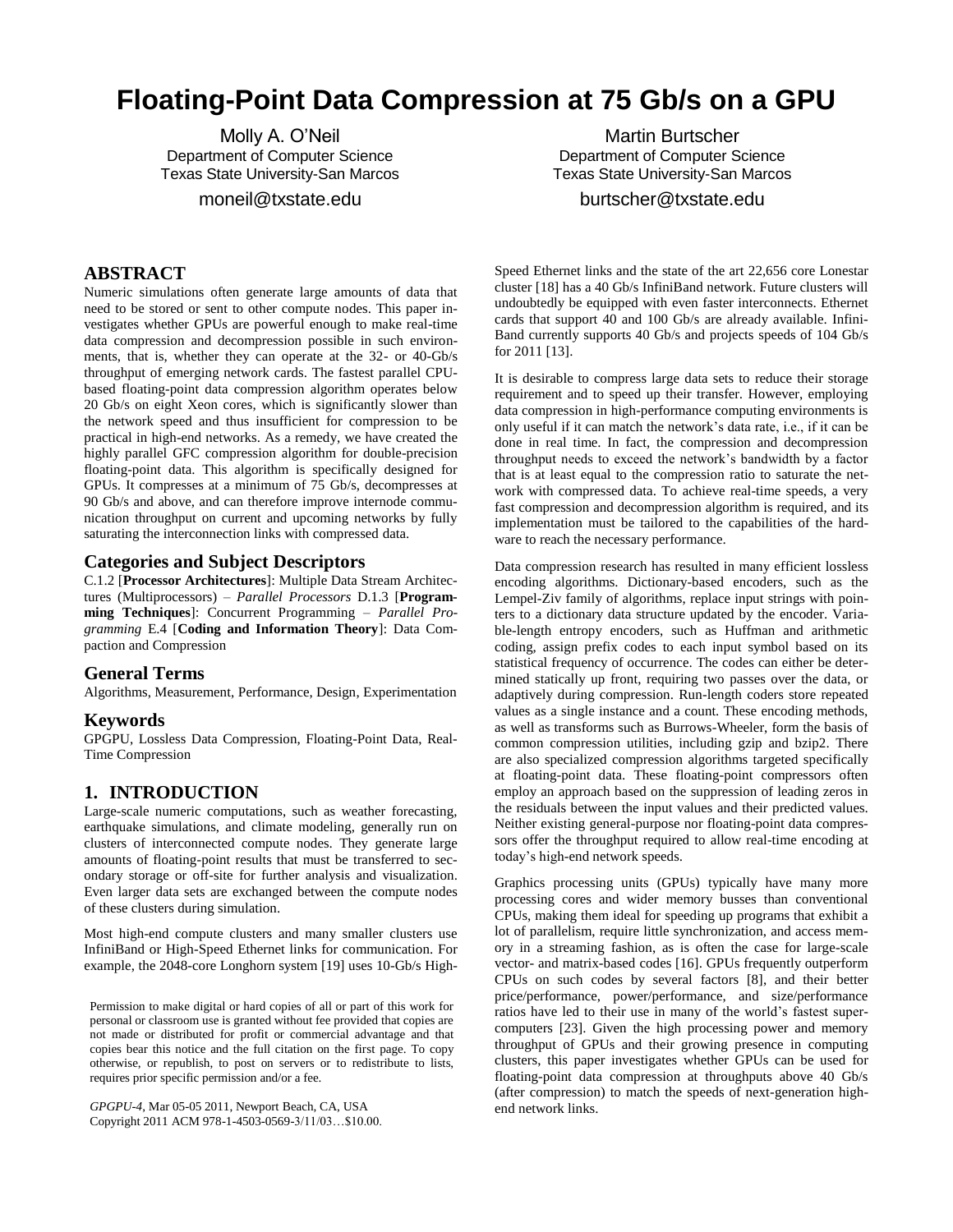Because their hardware is primarily designed to process blocks of pixels at high speed and with wide parallelism, GPUs differ substantially from conventional CPUs, which can make it difficult to write efficient implementations of non-graphics algorithms. Data compression and decompression are generally serial operations because the processing of every data item depends more or less on all previous data items. These data dependencies make it hard to extract parallelism. Nevertheless, we have been able to design and implement a double-precision floating-point compression algorithm, called GFC, in CUDA that compresses at or above 75 Gb/s and decompresses above 90 Gb/s on a GTX-285, i.e., meets the throughput demands of the currently fastest commodity networks.

This paper makes the following contributions. 1) It describes the GFC compression algorithm, which is specifically designed to map well to GPUs. 2) It explains several important code optimizations that are included in the GFC implementation to make it very efficient. 3) It compares GFC to five other compressors and shows that GFC compresses nearly as well as they do. 4) It demonstrates that GFC is four times faster than the fastest parallel CPU-based compressor. 5) It makes our implementation of GFC available at http://www.cs.txstate.edu/~burtscher/research/GFC/.

The rest of this paper is organized as follows. Section [2](#page-1-0) provides an overview of the GFC compression algorithm and describes our GPU implementation thereof. Sectio[n 3](#page-3-0) summarizes related work. Sectio[n 4](#page-3-1) presents the evaluation methods. Section [5](#page-4-0) discusses the results. Section [6](#page-5-0) concludes the paper with a summary.

## <span id="page-1-0"></span>**2. THE GFC ALGORITHM**

### **2.1 Algorithm**

The GFC algorithm is a novel lossless compression algorithm for double-precision floating-point data targeted for parallel execution on a GPU. GFC breaks the data dependencies that typically turn compression into a serial operation without (much) loss of compressibility for floating-point data, thus making the algorithm suitable for GPUs that require thousands of parallel activities to unleash their full performance.



<span id="page-1-1"></span>**Figure 1. Overview of warp, block, and chunk assignment**

GFC divides the data to be compressed into *n* chunks, as shown in [Figure 1.](#page-1-1) The number of chunks is user selectable and should match the warp width of the target GPU for best performance. However, other sizes are also supported, for example, to decompress data that were compressed on a GPU with a different width. An integer multiple of 32 double-precision floating-point values is assigned to each chunk. If necessary, the last chunk is padded with extra values to reach a multiple of 32. The chunk sizes are balanced and never differ by more than 32 doubles.

The chunks are compressed and decompressed independently and can therefore be processed in parallel. Each chunk is split into subchunks of 32 doubles each. Each subchunk is compressed and decompressed using information from the previous subchunk (or all zeros if there is no previous subchunk).

For performance reasons, the 64-bit floating-point values are processed exclusively as 64-bit integers. Hence, GFC does not require any floating-point operations even though it compresses floating-point data. Like the FPC family of floating-point compressors [\[4\],](#page-6-6) GFC generates a predicted value for each 64-bit word, which is the latest value of the given dimensionality (see below) from the previous subchunk. This predicted value is subtracted from the true value, yielding the residual. The sign bit of the residual is recorded. If the residual is less than zero, it is negated. Thus, if the prediction is accurate, the now positive residual will have many leading zeros. The residual is leading-zero-byte compressed, with the non-zero bytes plus a half-byte storing the sign and leading-zero count comprising the encoded output of the original 64-bit word.

Many scientific data sets interleave values from multiple dimensions. This increases the likelihood that, for an *n*-dimensional data set, every  $n<sup>th</sup>$  value be more likely to yield a reasonable prediction for the residual calculation and leading-zero compression. For instance, the CPU-based pFPC floating-point data compressor achieves better compression ratios when the number of threads is a multiple of the dimensionality of the data set [\[5\].](#page-6-7) Hence, GFC takes an optional *dimensionality* parameter between 1 and 32 to improve its performance. The default dimensionality is one.



<span id="page-1-2"></span>**Figure 2. Leading-zero-byte distribution after application of the GFC algorithm to the studied data sets**

There are nine possible leading-zero-byte counts, zero through eight[. Figure 2](#page-1-2) plots the leading-zero-byte counts for our data sets. Because a count of six almost never occurs, we chose to encode six leading zero bytes as though there were only five, which reduces the number of possibilities to eight and allows encoding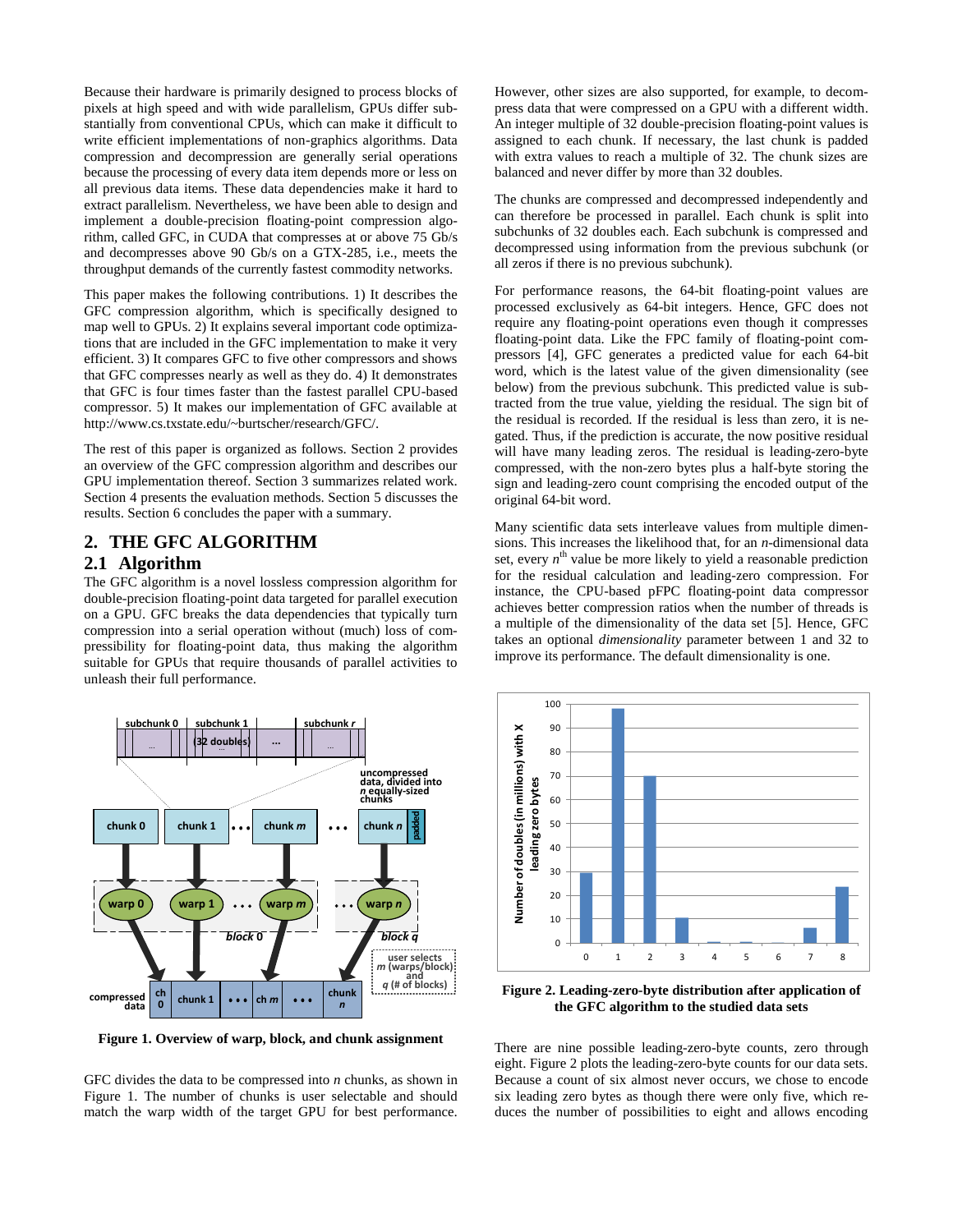with three bits. This does not affect the correctness of the decoder: values where the residual has six leading zero bytes are merely encoded as if they had five leading zero bytes and three bytes of non-zero data. Thus, a 64-bit value is compressed into between zero and eight non-zero residual bytes, a sign bit, and a 3-bit field that specifies the number of leading-zero bytes. The sign bit and the 3-bit count field of each of the 32 values in a subchunk are emitted together, followed by the non-zero bytes of the 32 residuals.

As illustrated in [Figure 3,](#page-2-0) in the best case where all values are correctly predicted, the 32 64-bit values in a subchunk are compressed down to 16 bytes, resulting in an upper bound of 16 for the compression ratio. In the worst case where all residuals have eight non-zero bytes, the "compressed" output is 16 bytes larger per subchunk than the uncompressed input, resulting in a compression ratio of 0.94, i.e., an expansion by 6%.

We evaluated several variations of this algorithm, including calculating the exclusive-or of the predicted and true values rather than the difference as well as choosing the best of 32 prediction values and using a full byte to encode the prediction selection and the leading zero count. We also investigated an algorithm that uses a fixed offset within each subchunk for the prediction value, rather than a fixed dimensionality. The approach described above yielded the best average compression ratio on our data sets.

GFC's output includes a 4-byte count specifying the number of doubles in the original data set, a 1-byte value that records the *dimensionality*, a 2-byte value specifying *n*, and one 4-byte value per chunk specifying the compressed size in bytes. This header information is emitted first and is followed by the compressed data from each chunk.

Decompression first reads the header information to determine how many chunks there are and where the data for each chunk start. Then it decompresses each chunk, one subchunk at a time, by reading the 32 sign and leading-zero-byte-count fields, computing the number of non-zero bytes, extracting the corresponding bytes, zero extending them to form the 64-bit residuals, negating them if the sign bit is set, and adding the resulting values to the appropriate values from the previous subchunk to recreate the original uncompressed values. Any padding values are removed at the end using the total number of doubles stored in the header. Note that the values used for padding are chosen so that they will be perfectly predicted and thus do not expand the compressed data unnecessarily.

### **2.2 Implementation**

The GFC algorithm described above is designed so that it can be implemented efficiently on CUDA-capable GPUs [\[9\],](#page-6-8) especially those with compute capability 1.3. Such GPUs consist of a number of independent streaming multiprocessors (SMs), each of which contains several tightly coupled execution cores. All SMs have access to the global memory of the GPU, which is separate from the CPU's main memory. The cores can read and write the global memory very efficiently as long as multiple cores simultaneously access adjacent memory locations. In fact, the hardware converts sets of such accesses into one or two *coalesced* memory accesses. Each SM contains a software-managed cache called shared memory that can be accessed in parallel by all cores in the SM as long as the accesses do not cause bank conflicts.

Up to 1024 program threads can be active in an SM at a time. However, sets of 32 threads are grouped into warps that must execute in lockstep, i.e., all 32 threads must execute the same instruction (on different data) in the same cycle. If this is not possible, for example, because some of the threads execute the then block of an if statement while the remaining threads do not, the hardware disables the divergent threads until they re-converge. Hence, only subsets of the threads in a warp execute concurrently whenever not all threads can execute the same instruction, resulting in loss of parallelism.



<span id="page-2-0"></span>**Figure 3. The GFC compression algorithm**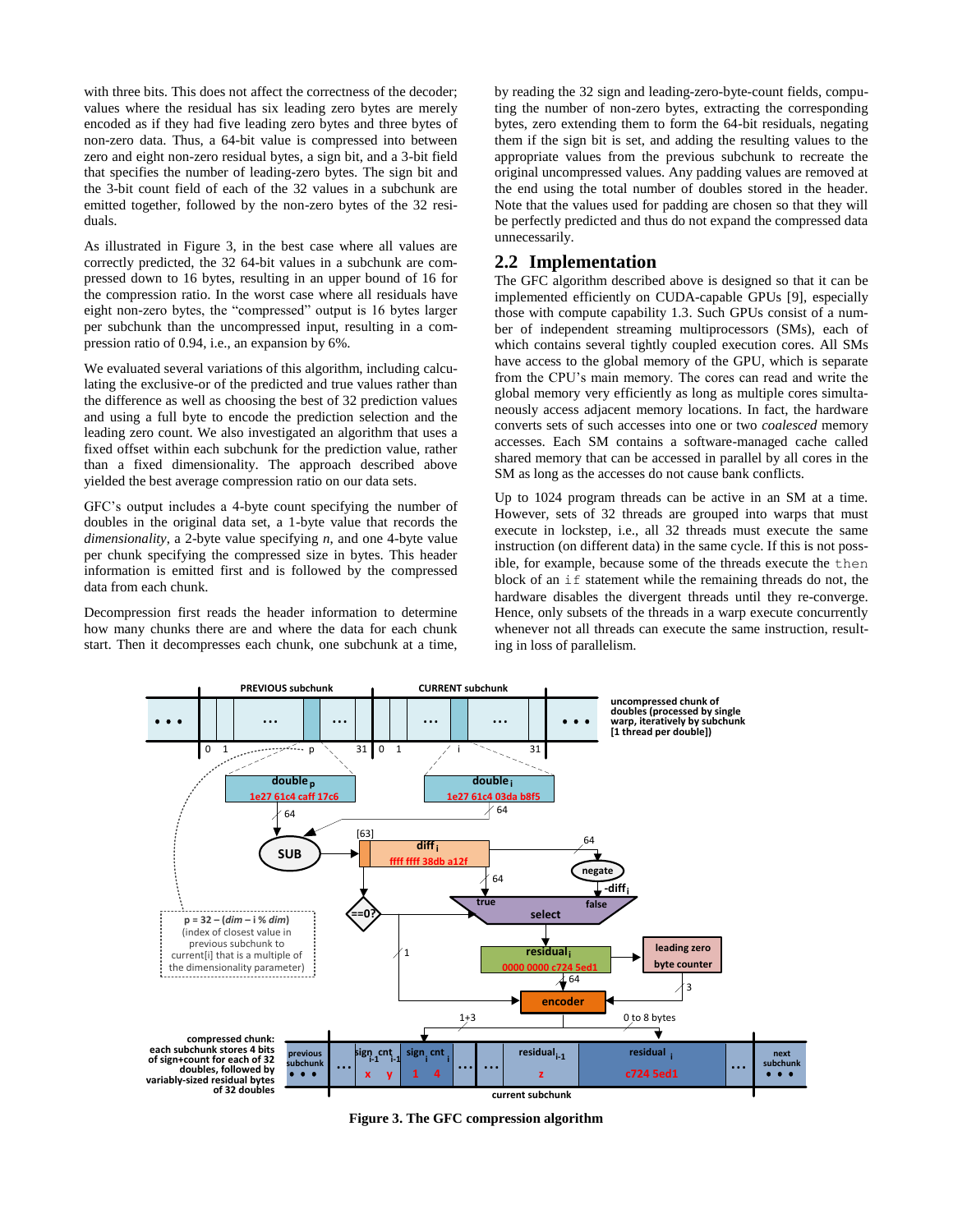To maximally exploit the benefits and avoid the drawbacks of GPUs, GFC includes the following code optimizations and features. To avoid thread divergence, the algorithm is implemented with just a few if statements. Several of them are very short and simple so that the compiler can convert them into predicated instructions that do not cause any divergence. One if statement in both the compressor and decompressor deliberately disables half of the threads per warp because they are not needed at that point. The remaining few if statements are necessary to reduce memory accesses, which is more important for performance in our memory-bound code than is minimizing thread divergence. Another optimization we included is allocating extra space in the shared memory for each warp so that the prefix sums (which are needed so that the threads can access the proper compressed bytes in parallel) can be computed without divergence.

To maximize the memory performance, our implementation accesses global memory in a coalesced fashion whenever possible. In fact, only a single access per subchunk is not coalesced in both the compressor and the decompressor. This degree of coalescing is achieved by packing and unpacking compressed bytes in shared memory. The shared memory accesses, in turn, are performed in a way that minimizes bank conflicts.

To maximally exploit parallelism, we map the chunks, which can be compressed independently, to individual warps across the SMs. In fact, the entire algorithm is implemented in a warp-based manner, meaning that warps never communicate with each other, even the warps that run on the same SM. Each warp iteratively processes the subchunks in its assigned chunk, but the 32 threads in a warp process the 32 values of a subchunk in parallel. The threads communicate via shared memory with the other threads in the same warp to accomplish this, and inter-thread communication within each warp is limited to the prefix sum computation required for access to the variably sized compressed data values. Because the warps are independent, no synchronization is needed other than the implicit global barrier at the end of the kernel that waits for all warps to finish. There is also no synchronization needed among the threads within a warp, even though they communicate, since the hardware forces them to execute in lockstep, i.e., they are always synchronized. Thus, the code includes only a few memory fences to prevent the compiler and hardware from reordering the memory accesses that communicate data between threads during the prefix sum calculation. Otherwise, it is completely synchronization and communication free.

### <span id="page-3-0"></span>**3. RELATED WORK**

Floating-point data compression algorithms are divided into lossy and lossless approaches. Audio and images can tolerate some imprecision in data reconstruction. GFC targets the many applications, e.g., scientific programs, where data loss is unacceptable.

There is little prior work on GPU-based lossless data compression. Balevic et al. [\[3\]](#page-5-1) designed a block-parallel arithmetic coder for post-processing of scientific simulation data directly on the GPU before transfer back to the host. Their work achieved significant storage savings for the resulting compressed data on the GPU and therefore reduced the number of data transfers required. However, they demonstrated that the compression overhead outweighed the resulting timesavings in I/O transfer to the host.

More recently, Balevic [\[2\]](#page-5-2) presented a GPU-based parallel encoding algorithm using Huffman coding that exploits atomic operations on the GPU's shared memory to enable variable-length codeword writes. This algorithm, which also relies on a parallel prefix scan to compute output positions, resulted in approximately 32 Gb/s performance on a GeForce GTX-280, up to a 35-fold improvement over their serial version running on a 2.66 GHz CPU, but slightly under the throughput of state of the art and emerging networks. Aqrawi and Elster [\[1\]](#page-5-3) investigated both lossy and lossless compression techniques for seismic data, concluding that the GPU is inferior to the CPU for Huffman compression due to the sequential nature of the algorithm and the GPU's limited bitwise operation capabilities. Their proposed compressor utilizes the GPU for DCT filtering and the CPU for lossless run-length encoding of the transformed data

There exist several GPU implementations of the parallel prefix sum algorithm that we use in our compressor [\[12\].](#page-6-9)

In the area of image processing, GPUs have been successfully employed for the acceleration of image transforms (e.g., DCT) [\[1\]](#page-5-3) and texture compression algorithms such as DXT [\[7\].](#page-6-10) There also is substantial prior literature exploring the use of GPUs for image compression, including via lossless algorithms such as run-length encoding [\[15\].](#page-6-11) Existing work also explores GPU-based decompression, with the intent of reducing storage and bandwidth requirements and allowing for on-the-fly decoding and rendering on the GP[U \[17\].](#page-6-12)

A larger body of work exists in the area of lossless floating-point data compression on the CPU. Burtscher and Ratanaworabhan presented FPC [\[4\],](#page-6-6) a lossless compressor for double-precision floating-point data designed for high throughput. GFC derives its leading-zero-count encoding method from the FPC algorithm, although FPC uses an exclusive-or of predicted and true values rather than subtraction. Below, we compare both FPC and its parallel implementation, pFPC [\[5\],](#page-6-7) to GFC.

## <span id="page-3-1"></span>**4. EVALUATION METHODOLOGY**

### **4.1 Systems and Compilers**

We evaluated GFC and compared it to pFPC, a parallel CPUbased compressor for floating-point data, on one compute node of the Longhorn cluster at TACC [\[19\].](#page-6-0) The compute node contains two quad-core Intel Xeon E5540 processors running at 2.53 GHz and 48 GB of main memory. Each of the eight cores has a 32 kB L1 data cache and a unified 256 kB L2 cache, and the four cores on a processor share an 8 MB L3 cache. The operating system is TACC's version of x86\_64 GNU/Linux 2.6.18. We used the gcc C compiler 4.1.2 with the "-O3 -pthread -std=c99" flags.

The compute node further contains four NVIDIA FX 5800 GPUs, of which we used one. The GPU has 30 streaming multiprocessors with 8 cores running at 1.3 GHz and 4 GB of global memory. Each multiprocessor has 16 kB of software-managed cache and 16,384 registers that are shared among the threads allocated to the multiprocessor. We used the CUDA compiler 3.2 with the "-O3 -arch=sm\_13" flags.

### **4.2 Measurements**

All timing measurements are performed by instrumenting the source code, i.e., by adding code to read the timer before and after the measured code section and recording the difference. For both GFC and pFPC, we measure the runtime of the compression and decompression code only, excluding the time it takes to read the input data into an array and, in the case of GFC, to transfer data to and from the GPU. Each experiment was conducted nine times in a row and the median runtime is reported. Averaged compression ratios and throughput numbers refer to the harmonic mean throughout this paper.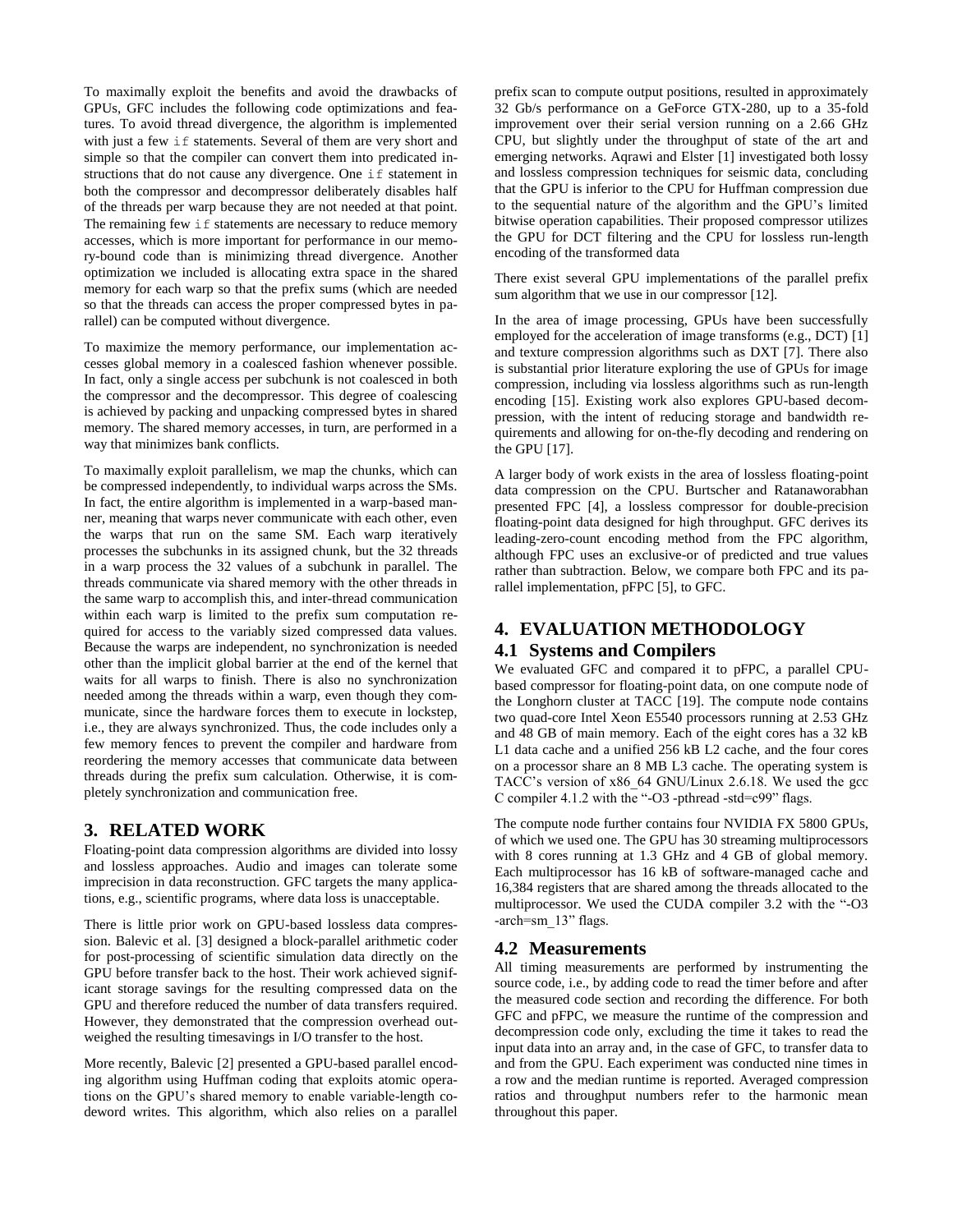### **4.3 Data Sets**

We used the 13 FPC datasets for our evaluation [\[4\],](#page-6-6) [\[22\].](#page-6-13) They include program input (observational data), output (simulation results), and messages exchanged between compute nodes (MPI messages). [Table 1](#page-4-1) summarizes pertinent information about each dataset. The first two data columns list the size in megabytes and in thousands of subchunks. The middle column shows the percentage of values that are unique. The fourth column displays the first-order entropy of the doubles in bits. The last column expresses the randomness of the datasets in percent, i.e., it reflects how close the first-order entropy is to that of a truly random dataset with the same number of unique 64-bit values.

<span id="page-4-1"></span>

|                            |         | data  | sub-    | unique | 1st-order | random- |
|----------------------------|---------|-------|---------|--------|-----------|---------|
|                            |         | size  | chunks  | values | entropy   | ness    |
|                            |         | (MB)  | (1000s) | (%)    | (bits)    | (%)     |
| messages<br>$\overline{P}$ | bt      | 254.0 | 1040.6  | 92.9   | 23.7      | 95.1    |
|                            | lu      | 185.1 | 758.3   | 99.2   | 24.5      | 99.8    |
|                            | sp      | 276.7 | 1133.2  | 98.9   | 25.0      | 99.7    |
|                            | sppm    | 266.1 | 1089.8  | 10.2   | 11.2      | 51.6    |
|                            | sweep3d | 119.9 | 491.1   | 89.8   | 23.4      | 98.6    |
| simulation<br>results      | brain   | 135.3 | 554.1   | 94.9   | 24.0      | 99.9    |
|                            | comet   | 102.4 | 419.3   | 88.9   | 22.0      | 93.8    |
|                            | control | 152.1 | 623.1   | 98.5   | 24.1      | 99.6    |
|                            | plasma  | 33.5  | 137.1   | 0.3    | 13.7      | 99.4    |
| data<br>observa-<br>tional | error   | 59.3  | 242.8   | 18.0   | 17.8      | 87.2    |
|                            | info    | 18.1  | 73.9    | 23.9   | 18.1      | 94.5    |
|                            | spitzer | 189.0 | 774.1   | 5.7    | 17.4      | 85.0    |
|                            | temp    | 38.1  | 156.0   | 100.0  | 22.3      | 100.0   |

**Table 1. Statistical information about the data sets**

## <span id="page-4-0"></span>**5. RESULTS**

### **5.1 Algorithm Comparison**

[Figure 4](#page-4-2) displays the harmonic-mean compression ratio over the 13 data sets for GFC and five compression algorithms from the literature that are run in their fastest mode. The results show that GFC's mean compression ratio is in line with that of other algorithms on these hard-to-compress data sets. Previous work has demonstrated that these compression ratios suffice to substantially speed up message-passing applications if the messages can be compressed in real time [\[14\].](#page-6-14)



<span id="page-4-2"></span>**Figure 4. Harmonic-mean compression ratio of six algorithms sorted from slowest (leftmost) to fastest (rightmost)**

Bzip2 [\[6\],](#page-6-15) gzip [\[11\],](#page-6-16) and lzop [\[20\]](#page-6-17) are general-purpose compressors that operate at byte granularity. FPC [\[10\],](#page-6-18) pFPC [\[21\],](#page-6-19) and GFC are special-purpose algorithms designed to compress doubleprecision floating-point data. Lzop is the fastest of the studied general-purpose algorithms but achieves the lowest compression ratio. GFC and bzip2 both compress somewhat better than lzop, and gzip, FPC and pFPC achieve noticeably higher compression ratios. FPC has been shown to be one to two orders of magnitude faster than gzip and bzip2 [\[4\].](#page-6-6) pFPC is a parallel implementation of FPC and is the fastest CPU-based compression algorithm for floating-point data of which we are aware. Most of these compressors support slower modes in which they compress better. However, even in their fastest mode, all of them except pFPC (discussed next) are over a factor of ten slower than GFC.

[Figure 5](#page-4-3) plots the compression and decompression throughput of GFC and pFPC against their compression ratio. It shows pFPC results for progressively slower but better compressing modes from left to right. Whereas GFC compresses a little less than pFPC, [Figure 5](#page-4-3) clearly illustrates that GFC does not merely represent a continuation of pFPC's performance trend but a large improvement. In fact, a single GPU running GFC compresses our data sets 4.5 times faster and decompresses them 4.0 times faster than two Xeon CPUs (8 Nehalem cores) running pFPC.



<span id="page-4-3"></span>**Figure 5. Throughput versus compression ratio of GFC and pFPC with different modes (fastest on left, best compressing on right)**

### **5.2 Data Set Comparison**

[Figure 6](#page-5-4) depicts the compression and decompression throughput of GFC in gigabits per second on the thirteen data sets as well as the harmonic mean. The results show that GFC's throughput is consistently high on all data sets. It compresses them at 75 Gb/s or higher and decompresses them at 90 Gb/s or higher, reaching over 87 Gb/s compression throughput and 121 Gb/s decompression throughput on *sppm*. The harmonic mean is 77.9 Gb/s for compression and 96.6 Gb/s for decompression. The results are largely independent of the data set size. However, the throughputs correlate with the compression ratio (given below). Higher compression ratios increase the throughput because less data have to be accessed.

[Table 2](#page-5-5) lists the compression ratio of GFC on each data set as well as the harmonic mean. It provides results for four different values of *n*, i.e., different numbers of chunks. Clearly, the number of chunks, and therefore the amount of parallelism, has a neg-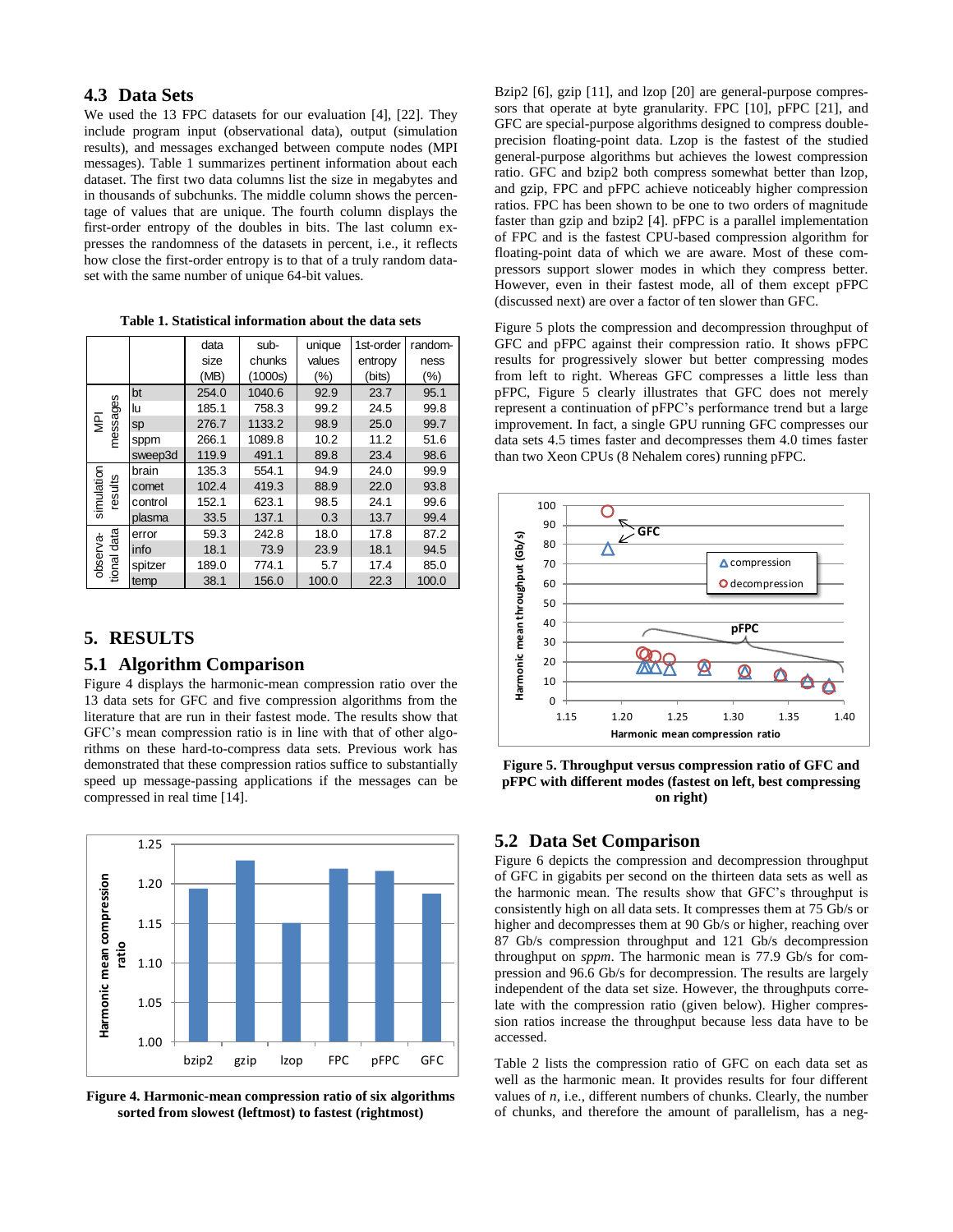

**Figure 6. Compression and decompression throughput of GFC**

<span id="page-5-4"></span>ligible impact on the compression ratio. This means that GFC can easily provide the high levels of parallelism needed to exploit the hardware capabilities of GPUs, at least for data sets that are sufficiently large so that each chunk contains multiple subchunks.

<span id="page-5-5"></span>**Table 2. GFC's compression ratio as a function of the number of chunks**

|          | 1 chunk | 10 chunks | 100 chunks | 1000 chunks |
|----------|---------|-----------|------------|-------------|
| bt       | 1.20055 | 1.20055   | 1.20053    | 1.20030     |
| Ιu       | 1.14857 | 1.14857   | 1.14854    | 1.14821     |
| sppm     | 3.52841 | 3.52835   | 3.52764    | 3.52059     |
| sp       | 1.20329 | 1.20329   | 1.20326    | 1.20298     |
| sweep3d  | 1.21929 | 1.21929   | 1.21922    | 1.21857     |
| brain    | 1.09112 | 1.09112   | 1.09109    | 1.09079     |
| comet    | 1.11123 | 1.11123   | 1.11121    | 1.11106     |
| control  | 1.01327 | 1.01327   | 1.01326    | 1.01314     |
| plasma   | 1.12984 | 1.12982   | 1.12966    | 1.12805     |
| error    | 1.23827 | 1.23825   | 1.23810    | 1.23656     |
| info     | 1.15138 | 1.15135   | 1.15101    | 1.14764     |
| spitzer  | 1.02263 | 1.02263   | 1.02262    | 1.02257     |
| temp     | 1.03954 | 1.03953   | 1.03946    | 1.03873     |
| har mean | 1.18803 | 1.18802   | 1.18793    | 1.18710     |

## <span id="page-5-0"></span>**6. SUMMARY AND CONCLUSIONS**

This paper describes and evaluates the GFC compression algorithm for double-precision floating-point data. This algorithm is specifically designed for use on a GPU. It compresses and decompresses at throughputs of over 75 Gb/s on a GTX-285 while still achieving a significant compression ratio on numeric data sets. GFC is over four times faster than the fastest parallel CPUbased compression algorithm, making GFC the first compressor with the potential for providing real-time compression for emerging InfiniBand and Ethernet networks that operate at 40 Gb/s and above. We expect GFC's performance to increase significantly on Fermi-based GPUs, in particular because Fermi cores support an instruction to count the leading zero bits in an integer, which is a frequent operation in the GFC code.

The system we evaluated can transfer data between the CPU and the GPU via the PCIe bus even while the GPU is compressing or decompressing. However, the maximum bandwidth of this bus is 25 Gb/s, rendering the high throughput on the GPU useless for network speeds much above 10 Gb/s. However, the same PCIe bus is used to communicate with the network interface card (NIC), which will have to be made faster to support the next generation of networks. Hence, communication with the GPU should become equally faster. In fact, NVIDIA is working on direct GPU-to-GPU data transfers, which may be extensible to support direct GPU-to-NIC transfers. Moreover, AMD's recent demonstration of the Fusion APU indicates that their CPUs and GPUs will increasingly be on the same chip, and NVIDIA's Tegra products already combine a CPU and a GPU in the same package, thus eliminating the need for explicit data transfers and allowing the full benefit of GFC to be reaped.

Our open-source CUDA implementation of GFC is freely available at http://www.cs.txstate.edu/~burtscher/research/GFC/.

## **7. ACKNOWLEDGMENTS**

The authors acknowledge the Texas Advanced Computing Center (TACC) at The University of Texas at Austin for providing HPC resources that have contributed to the research results reported in this paper. We further thank NVIDIA Corporation for donating the GPUs that were used to develop the GFC algorithm presented in this paper.

## **8. REFERENCES**

- <span id="page-5-3"></span>[1] Aqrawi, A. A. and Elster, A. C. 2010. Accelerating disk access using compression for large seismic datasets on modern GPU and CPU. Para 2010 State of the Art in Scientific and Parallel Computing, extended abstract #131.
- <span id="page-5-2"></span>[2] Balevic, A. 2009. Parallel variable-length encoding on GPGPUs. In *Proceedings of the 2009 International Conference on Parallel Processing*. Euro-Par'09. Springer-Verlag, Berlin, Heidelberg, 26-35.
- <span id="page-5-1"></span>[3] Balevic, A., Rockstroh, L., Wroblewski, M. and S. Simon. 2008. Using arithmetic coding for reduction of resulting simulation data size on massively parallel GPGPUs. In *Pro-*